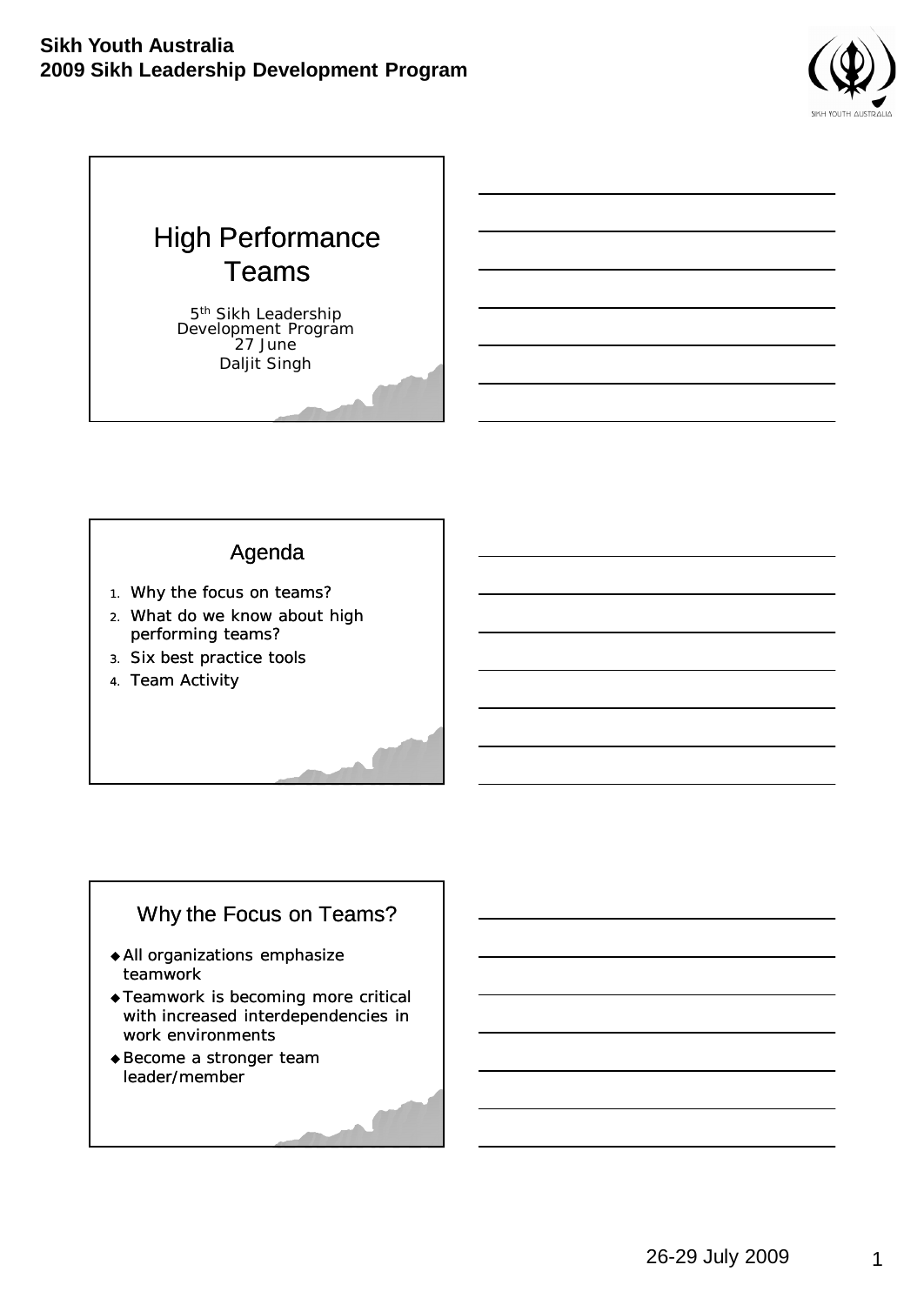

Activity: What is Your Experience with Teamwork?

## Activity – Diagnosis of Teamwork

- 1. Please consider the overall quality of the teamwork that you currently experience
- 2. We will use a five point scale to rate your overall experience using that scale
- 3. After that, we will get an idea of our collective experience
- 4. Please do be honest, do not fudge!!

## Activity – Rating Scale

| <b>Your overall</b><br>experience of<br>Teamwork? | Room for<br>Improvement? | <b>Your Score</b> |
|---------------------------------------------------|--------------------------|-------------------|
| Poor                                              | Lots                     |                   |
| Marginal                                          | Significant              | $\overline{2}$    |
| Good                                              | Some                     | 3                 |
| Very Good                                         | Little                   | 4                 |
| Excellent                                         | Very little              | 5                 |
|                                                   |                          |                   |

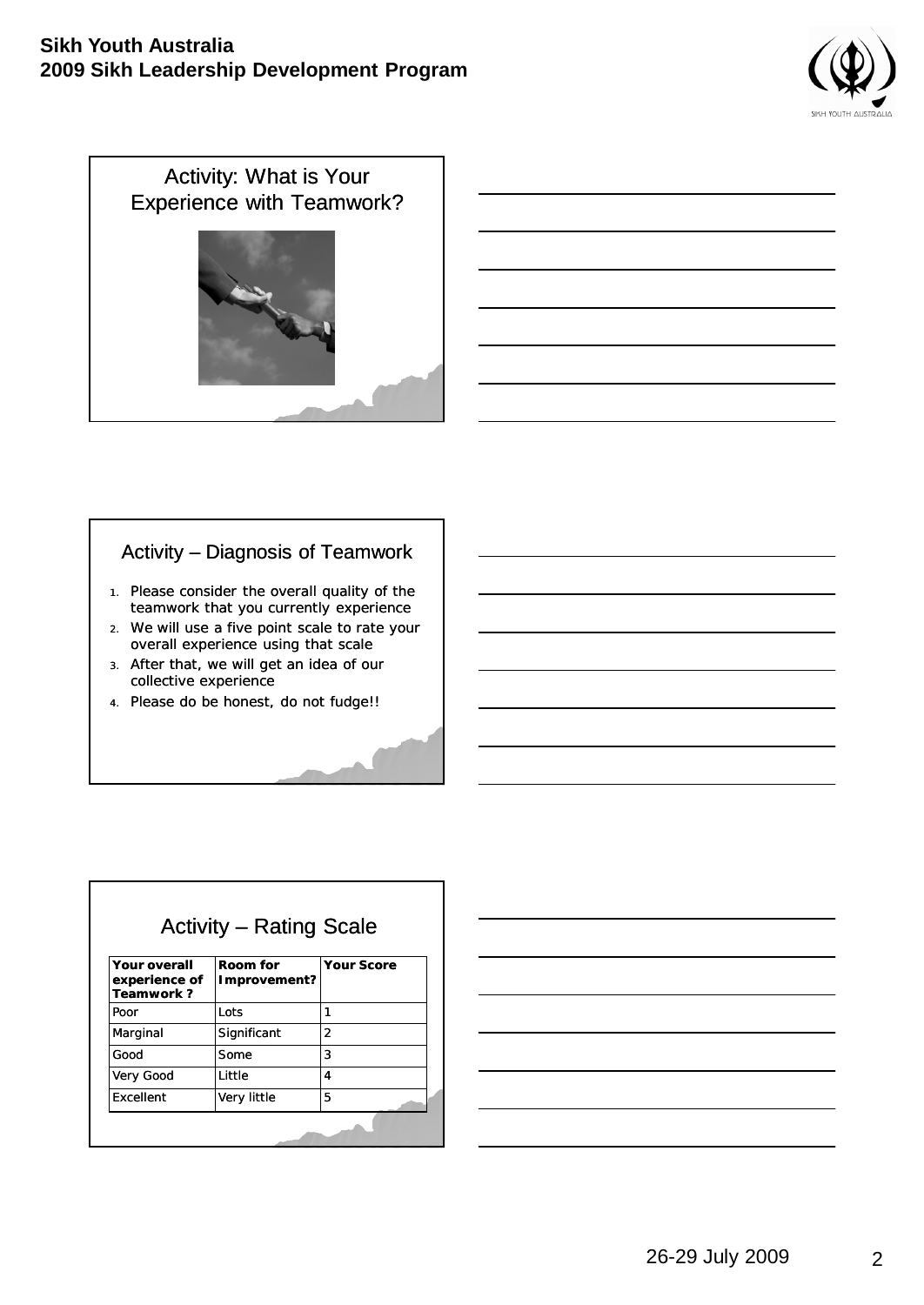

What are our Results?

# The Characteristics of HPTs

- ◆ Meaningful common purpose
- Specific performance goals
- Mix of complementary skills
- ◆ Strong commitment to how the work gets done
- Mutual accountability

*J. Katzenbach and D. Smith, The Discipline of Teams, Harvard Business Review, March-April 1993, p. 111-120*



## Stages of Teamwork

- ◆ Forming
- ◆ Storming
- ◆ Norming
- ◆ Performing

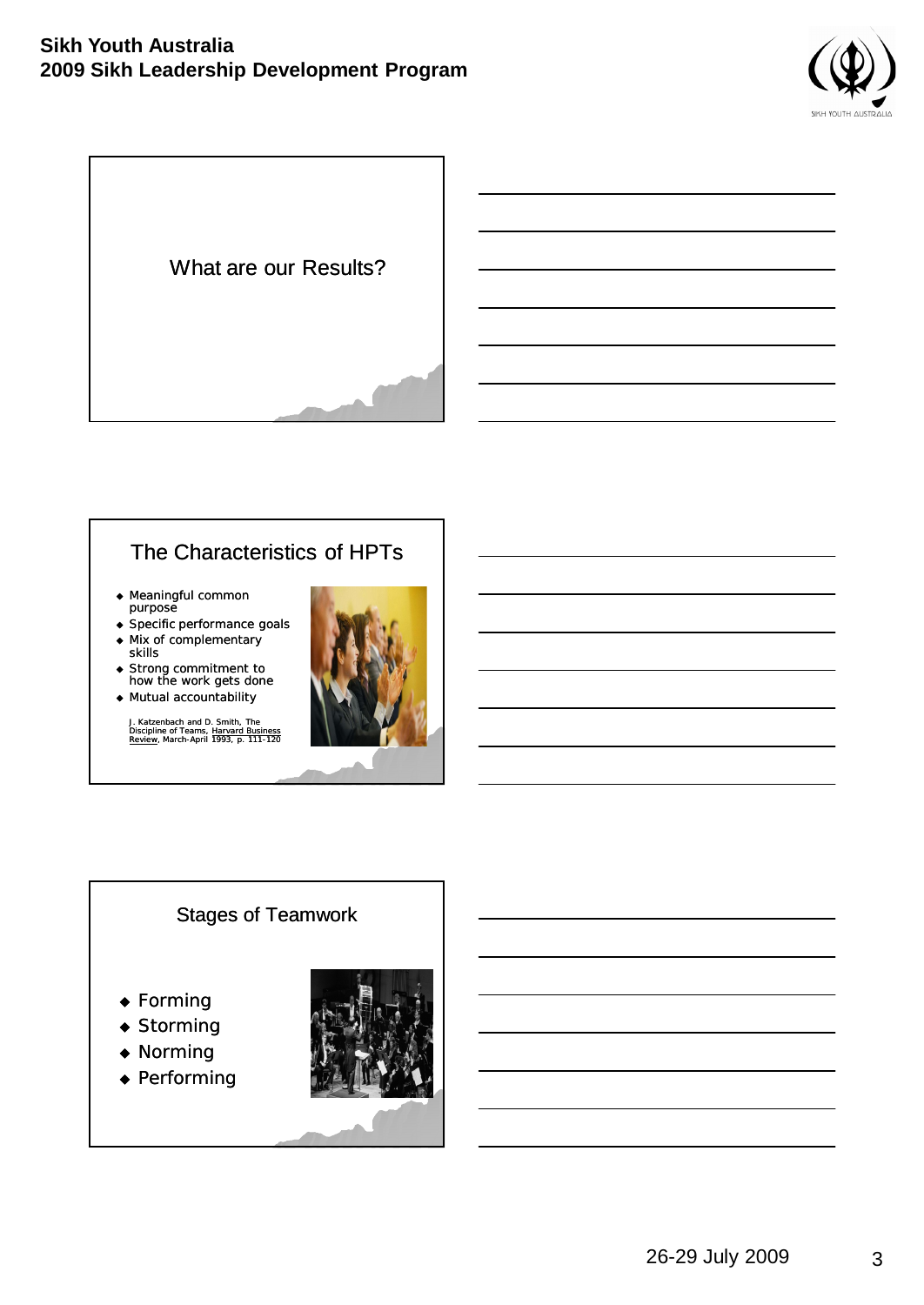| <b>SIKH YOUTH AUSTRALIA</b> |
|-----------------------------|

| <b>Stages</b> | <b>Typical Questions</b>                                                                |
|---------------|-----------------------------------------------------------------------------------------|
| Forming       | • Who are these people?<br>What are we headed, and why?<br>$\bullet$ How will I fit in? |
| Storming      | • How do we handle our<br>disagreements?                                                |
|               | • Do I really want to remain with this<br>team?<br>◆ Do we really need this leader?     |
| Norming       | • What is our collective vision?                                                        |
|               | • What are our agreed norms?<br>• What role can I play to help?                         |
| Performing    | • How can we continuously improve?<br>• How can we foster innovation and<br>creativity? |
|               | • How do we maintain high energy<br>and commitment?                                     |

| <u> 1989 - Johann Barn, mars ann an t-Amhainn an t-Amhainn an t-Amhainn an t-Amhainn an t-Amhainn an t-Amhainn an </u> |  |  |
|------------------------------------------------------------------------------------------------------------------------|--|--|
|                                                                                                                        |  |  |
| <u> 1989 - Johann Barn, mars ann an t-Amhainn an t-Amhainn an t-Amhainn an t-Amhainn an t-Amhainn an t-Amhainn an</u>  |  |  |
| <u> 1980 - Johann Barn, amerikansk politiker (d. 1980)</u>                                                             |  |  |
| <u> 1989 - Johann Barn, mars ann an t-Amhainn an t-Amhainn an t-Amhainn an t-Amhainn an t-Amhainn an t-Amhainn an </u> |  |  |
| <u> 1989 - Johann Barn, mars ann an t-Amhain Aonaichte ann an t-Aonaichte ann an t-Aonaichte ann an t-Aonaichte a</u>  |  |  |
|                                                                                                                        |  |  |

### Six Best Practice Tools

- 1. Develop behavioural norms
- 2. Encourage participation and engagement
- 3. Promote positive team dynamics
- 4. Use team creativity tools
- 5. Do team debriefs
- 6. Share effective feedback

#### Tool 1: Develop Behavioural Norms

Examples of positive norms:

- We will respect each others time
- We will focus (no distractions)
- We will respect each others contributions
- We will stretch/challenge our thinking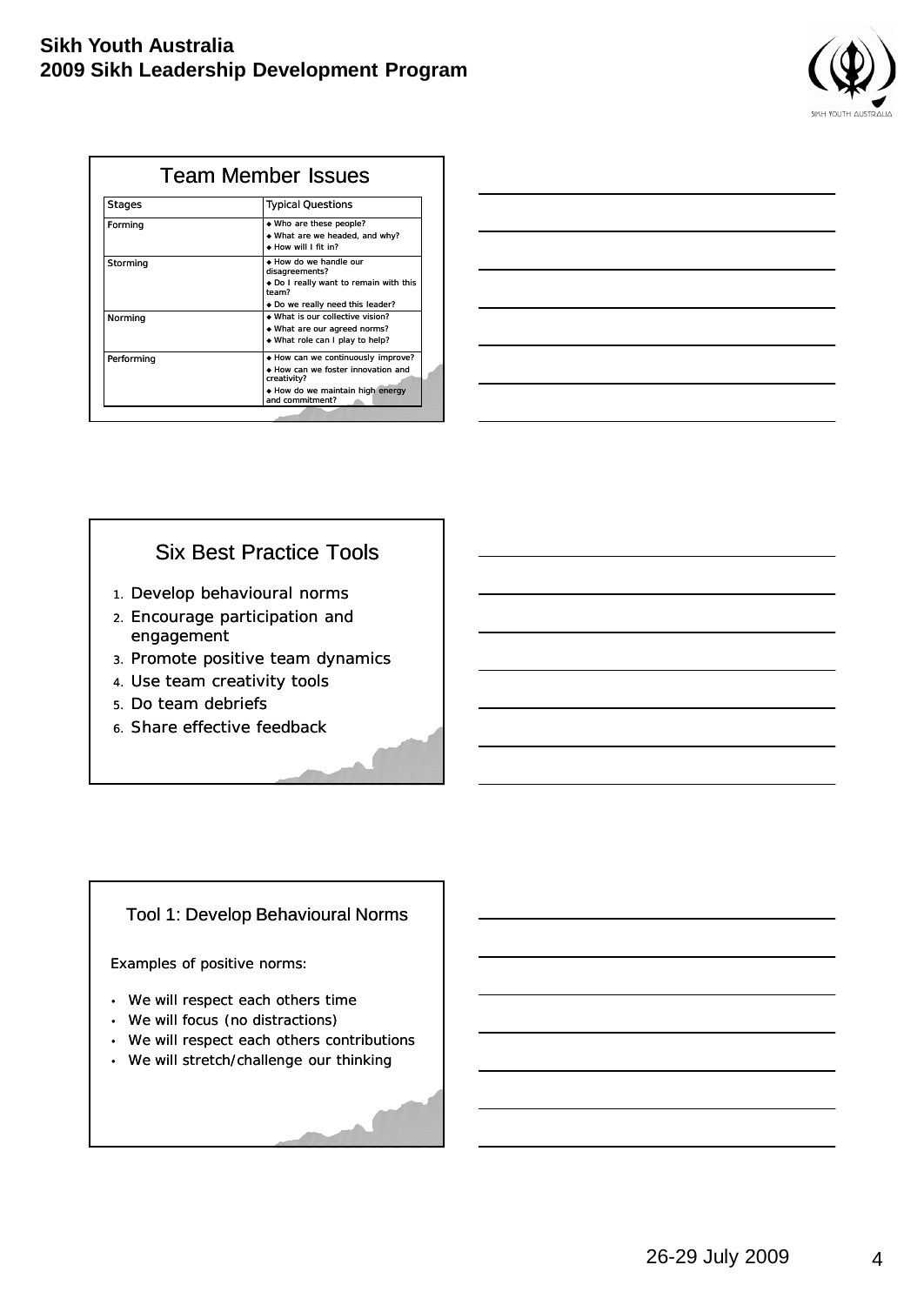

### Tool 2: Encourage Participation and Engagement

Examples:

- Ask people for their expectations
- Use small breakout groups to get input
- Encourage summaries of progress
- ◆ Set aside time for questions

#### Tool 3: Promote Positive Team Dynamics

Positive behaviours:

- Active listening and clarifying
- Supporting and building
- Contributing ideas and opinions
- Constructively differing
- ◆ Balance between advocacy and inquiry

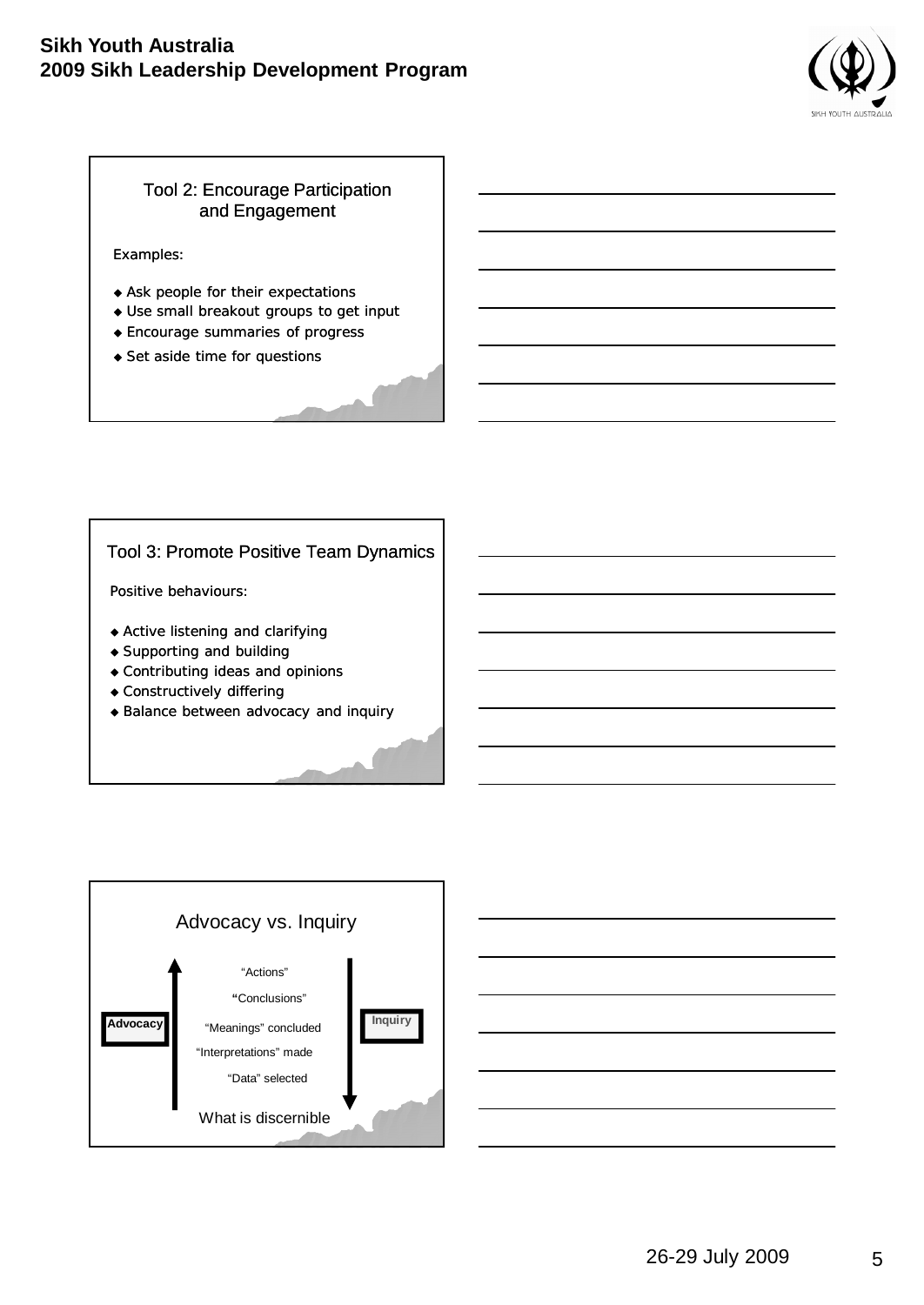





#### Example: Six Thinking Hats Exercise

- $\bullet$  Select a Topic :  $\_$
- Use Hats for individual work
- Small group analysis
- ◆ Report Back
- ◆ Debrief

## Tool 5: Do Team Debriefs

- Debriefing: Recognising achievements, identifying performance improvement, and committing to action
- Ask the 3 Golden Questions: 1.What did we do well?
	- 2.What could we have done better?
	- 3.What will we do differently the next time around?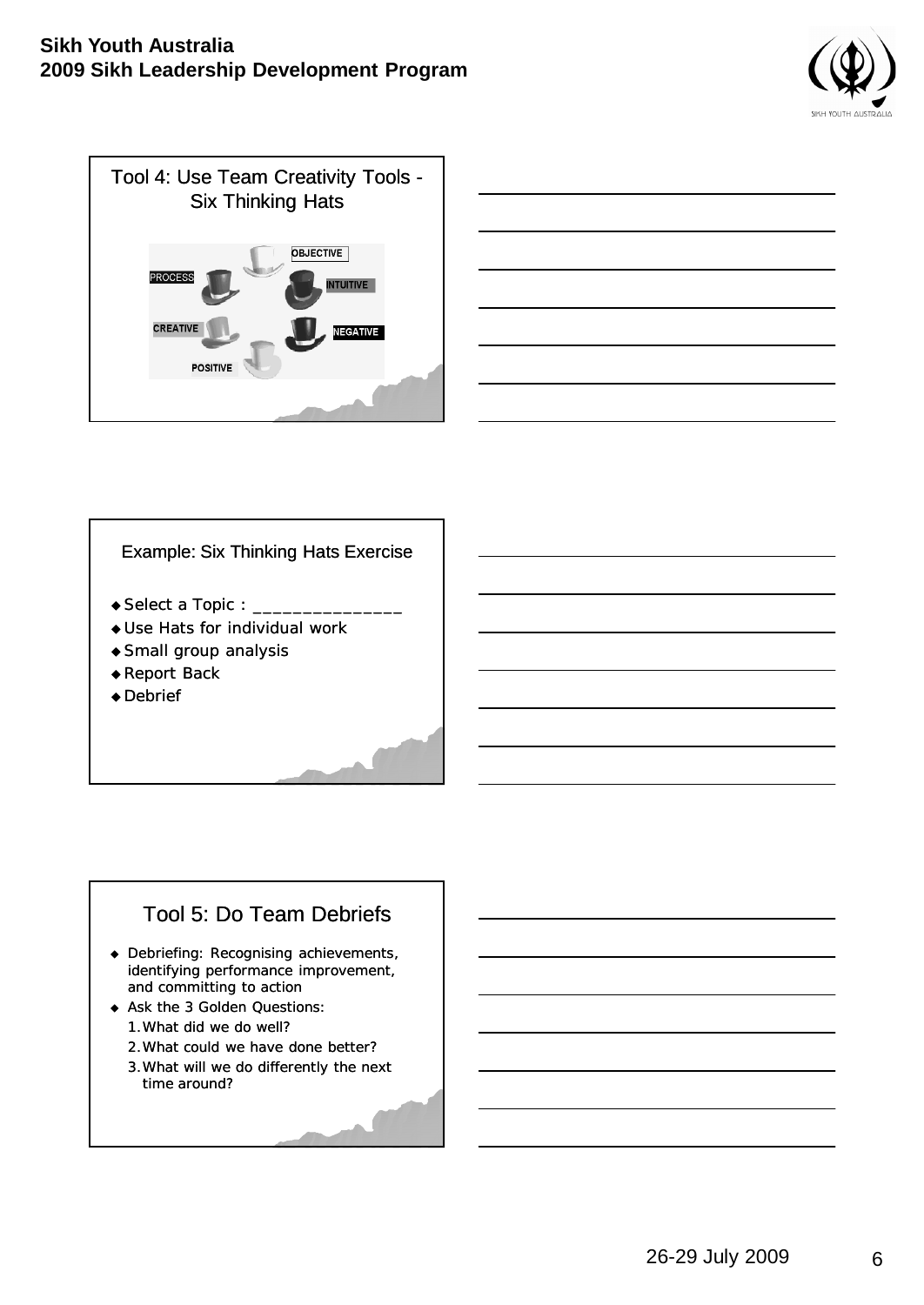

## Tool 6: Share Effective Feedback

- Use the right process
- ◆ Have the right content
- Positive and negative feedback

### Process of Giving Feedback

- 1. Ask the person to self-assess
- 2. Offer your feedback (have the right content)
- 3. Seek their reaction (and listen)
- 4. Clarify and expand feedback if required
- 5. Summarise agree action/next steps



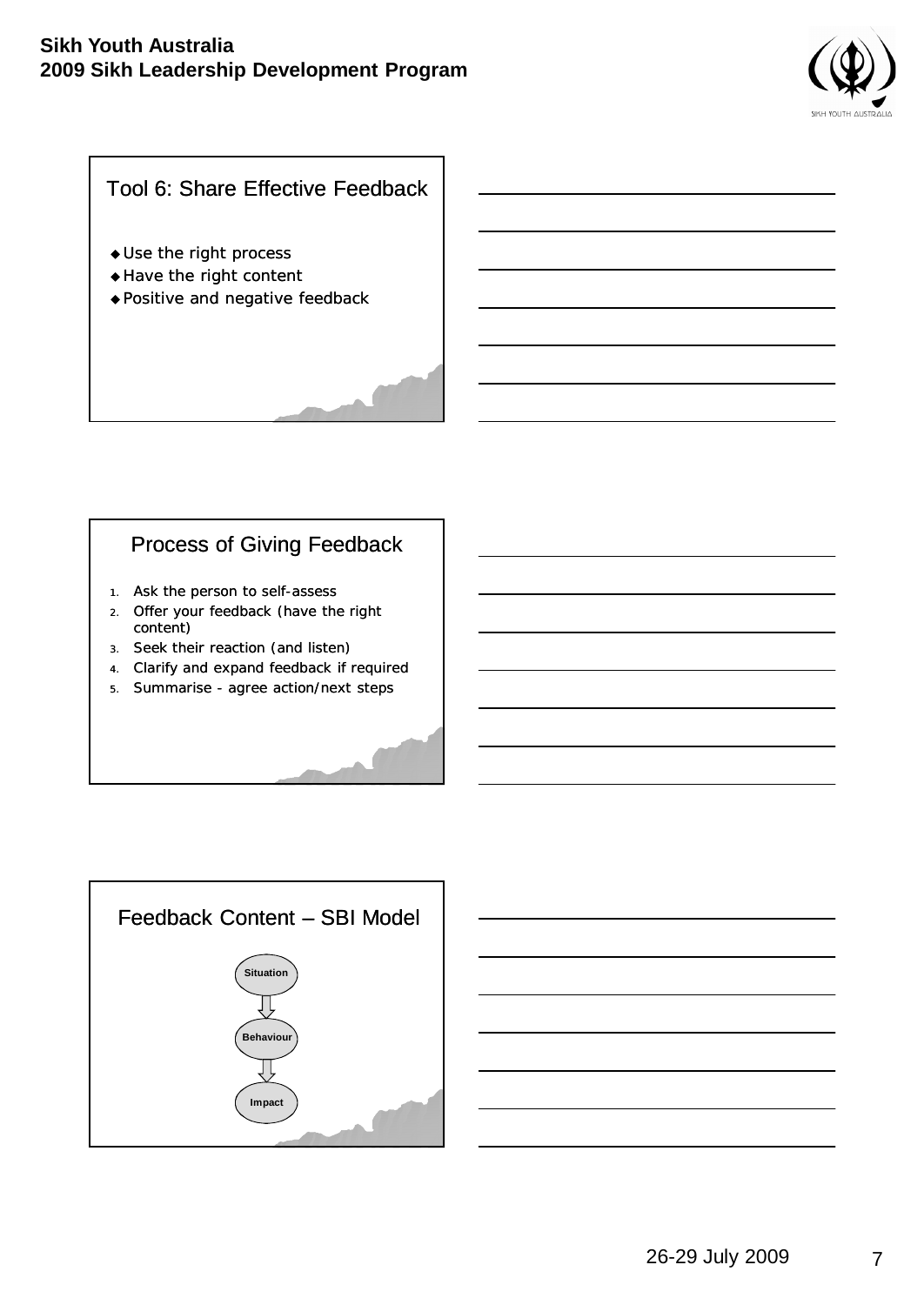

### Positive and Negative Feedback

- ◆The 3:1 ratio
- Research on negative feedback conditions favourable to acceptance:
	- –The giver is credible
	- –The feedback is of value (quality)
	- –It is delivered with empathy



# Do the Team Debrief

- Ask the 3 Golden Questions:
	- 1.What did we do well?
	- 2.What could we have done better?
	- 3.What would we do differently if we had another go?